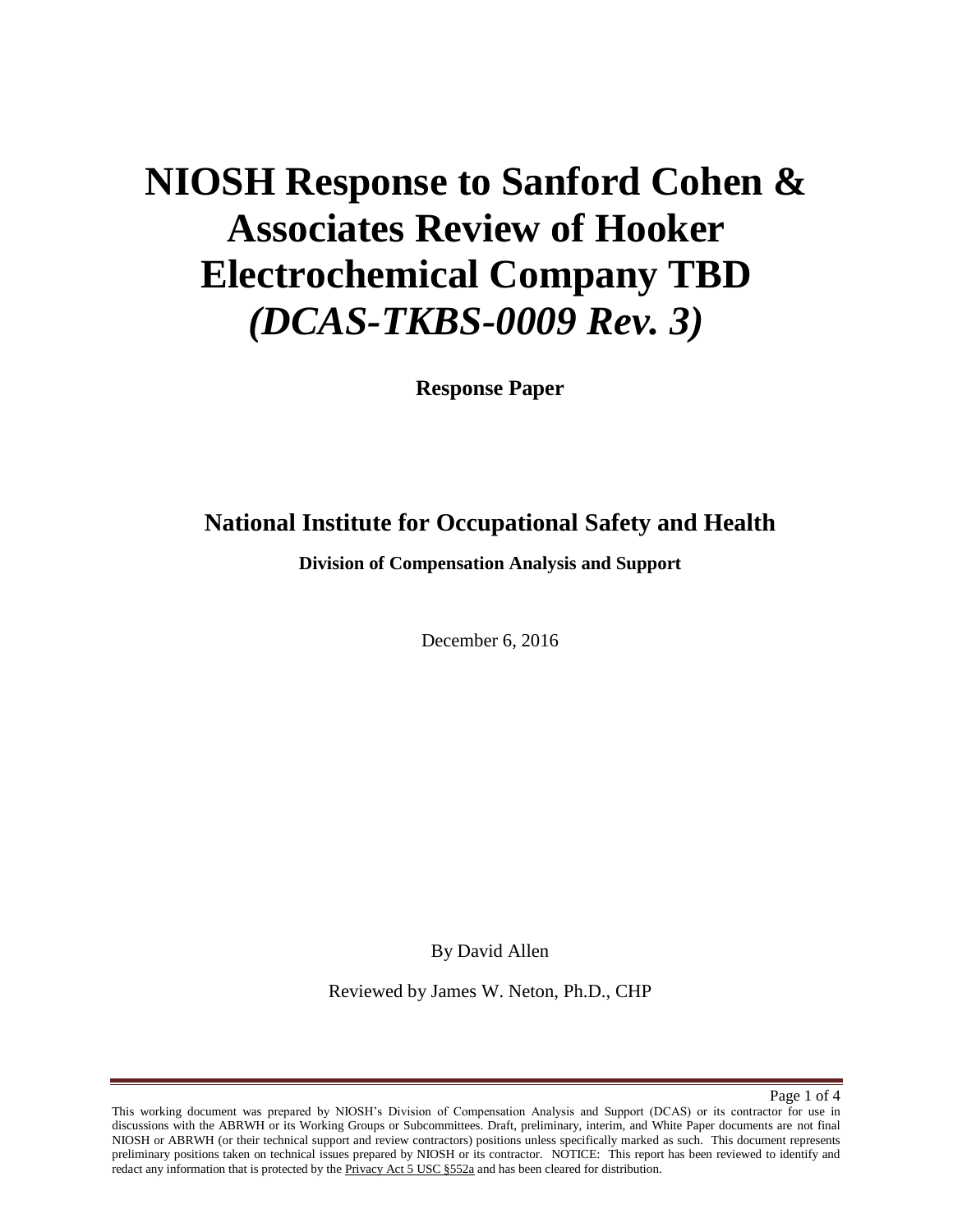#### **Background**

On November 22, 2016, SC&A delivered a review of revision 3 of the Hooker Electrochemical Company TBD (DCAS-TKBS-0009). The review considered the resolution to findings 4, 5 and 6 of review of revision 2 of the TBD. SC&A recommended closing findings 5 and 6, but had additional concerns for finding 4. This white paper discusses those concerns.

Finding 4 essentially noted that revision 2 of the document did not include ingestion intakes. During a meeting of the URAWE working group held 7/19/2016, NIOSH stated that the Hooker TBD failed to include ingestion but the dose reconstructions have included ingestion intakes utilizing DCAS-TIB-009. NIOSH agreed the discussion should be added to the TBD.

In SC&A's review, they compared the ingestion technique used in TKBS-0009 to that in the DuPont Deepwater Works TBD (TKBS-0006) and raised several concerns. These concerns in part are caused by a misunderstanding of what was discussed in past work group meetings. In order to clarify past discussions and resolve the current concerns, it is necessary to discuss some of the background information first.

#### **Use of TIB-009 during Residual Periods**

SC&A indicated there was general agreement that methodology prescribed in TIB-009 was not acceptable for estimating ingestion intakes during the residual period. This is not entirely accurate. TIB-009 correlates ingestion intakes to airborne concentrations that were generated from activities conducted **during the operational period**. During those evolutions, the operation causing the airborne concentration is also causing surface contamination. The surface contamination in turn is related to the ingestion rate so it is possible to correlate airborne concentrations to ingestion rate without the intermittent step of calculating a surface contamination value.

The previous discussion, associated with DuPont, was related to the use of the TIB-009 methodology to estimate ingestion intakes based on resuspended airborne contamination during the residual period. While it may be possible to develop a conversion factor correlating resuspended airborne contamination to ingestion rate, TIB-009 did not do that and NIOSH agrees that it was inappropriate to use it in that manner.

It was also discussed, however, that while the airborne concentrations decrease rapidly after the cessation of operations, there is no reason to believe the same is true of the surface contamination levels. Therefore, there is no reason to believe the ingestion rate is reduced rapidly. It is therefore possible to use TIB-9 with the operational airborne concentrations to determine the ingestion rate at the end of the operational period. Because there is no reason to believe the ingestion rate decreased quickly, it is also appropriate to use this rate at the start of the residual period.

To summarize, the general agreement was that it is not appropriate to use TIB-009 with the resuspended airborne values of the residual period, but it is appropriate to use the operational

Page 2 of 4

This working document was prepared by NIOSH's Division of Compensation Analysis and Support (DCAS) or its contractor for use in discussions with the ABRWH or its Working Groups or Subcommittees. Draft, preliminary, interim, and White Paper documents are not final NIOSH or ABRWH (or their technical support and review contractors) positions unless specifically marked as such. This document represents preliminary positions taken on technical issues prepared by NIOSH or its contractor. NOTICE: This report has been reviewed to identify and redact any information that is protected by the Privacy Act 5 USC §552a and has been cleared for distribution.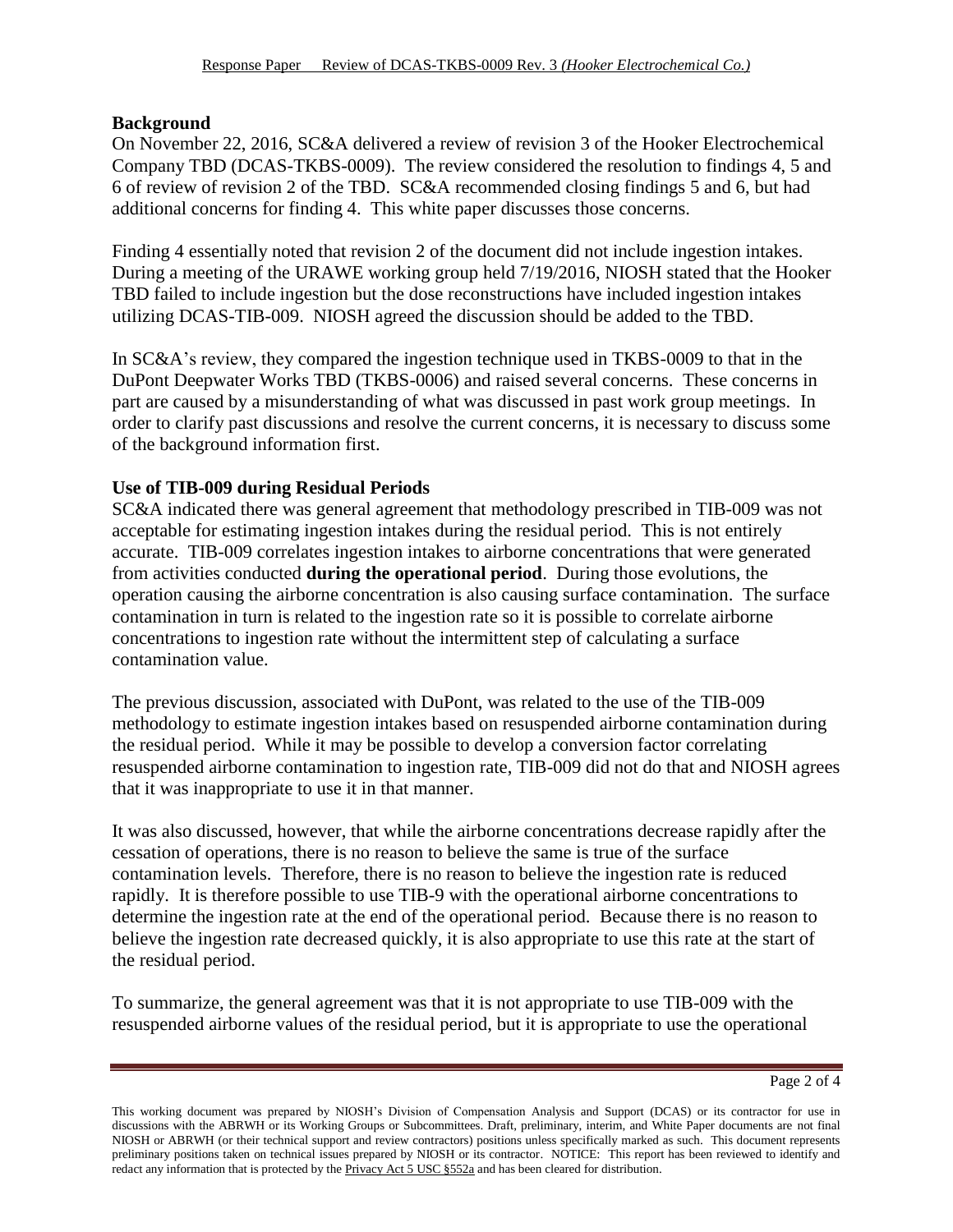period ingestion rate (determined using TIB-009) in the residual period. As SC&A calculations showed, this is what was done in revision 3 of the Hooker TBD.

#### **Inconsistency between NRC ingestion value and TIB-009**

SC&A noted that for the DuPont Deepwater Works TBD, NIOSH used an NRC conversion factor of 1.1E-4  $\text{m}^2/\text{hr}$  to calculate ingestion intakes. This factor comes from NUREG/CR-5512. SC&A compared this to the ingestion rate calculated using TIB-009 and determined the TIB-9 approach was 8.5 times lower.

In order to perform this comparison it was necessary for SC&A to estimate a surface contamination value utilizing the technique in TBD-6000. That technique relies on a conservative default value of 30 days for settling time. The data analysis used to derive that 30 day value calculated the value four different ways, resulting in values of 5.8, 7.1, 15 and 27 days (NIOSH 2009). The 30 day default was chosen as a conservative value by rounding the highest value up. When the issue was raised again (SCA 2013), another analysis indicated the most appropriate value would likely fall between 2.97 days and 4.6 days (NIOSH 2013) but the conservative 30 days was retained as a favorable assumption. These values are in the range of 8.5 times lower than the 30 day settling time used in the TBD-6000 technique. This indicates that there is no demonstrated inconsistency between the ingestion techniques. The inconsistency is actually in the surface contamination estimate because it is based on a very conservative default value. For this situation at least, it would appear that the TIB-009 technique is likely the more accurate approach and the approach using of the NRC value is hampered by the conservative default value used for settling time.

#### **Inconsistency between DuPont Deepwater Works and Hooker TBDs**

SC&A implied in its report that the two techniques are inconsistent and NIOSH needs to clarify why one procedure was used for DuPont and a different one for Hooker.

NIOSH attempts to use the best available data in estimating doses. The type of data available differs from site to site causing the most appropriate technique to differ from site to site. These two sites are actually a perfect example of this situation.

As stated earlier, the ingestion rate determined in the operational period is appropriate for use at the start of the residual period since it is not normally expected that the surface contamination would decrease quickly at the end of operations (without some cleanup). Therefore it is appropriate to use TIB-009 at the Hooker plant. This is not the case at DuPont. At the end of operations, the facility was decontaminated by washing as well as sandblasting as much as 0.04 inches of concrete from the surfaces. At the end of the decontamination, a survey was performed indicated all areas were less than  $500 \text{ dpm}/100 \text{ cm}^2$ . Therefore, at DuPont, there is a disconnect between the operational period contamination levels and the residual period contamination levels. Moreover, there is measurement data of the contamination levels at the start of the residual period. Since TIB-009 essentially assumes no decontamination, it would not be appropriate to use it for DuPont. Also, with measured contamination levels, it would not be

Page 3 of 4

This working document was prepared by NIOSH's Division of Compensation Analysis and Support (DCAS) or its contractor for use in discussions with the ABRWH or its Working Groups or Subcommittees. Draft, preliminary, interim, and White Paper documents are not final NIOSH or ABRWH (or their technical support and review contractors) positions unless specifically marked as such. This document represents preliminary positions taken on technical issues prepared by NIOSH or its contractor. NOTICE: This report has been reviewed to identify and redact any information that is protected by the Privacy Act 5 USC §552a and has been cleared for distribution.